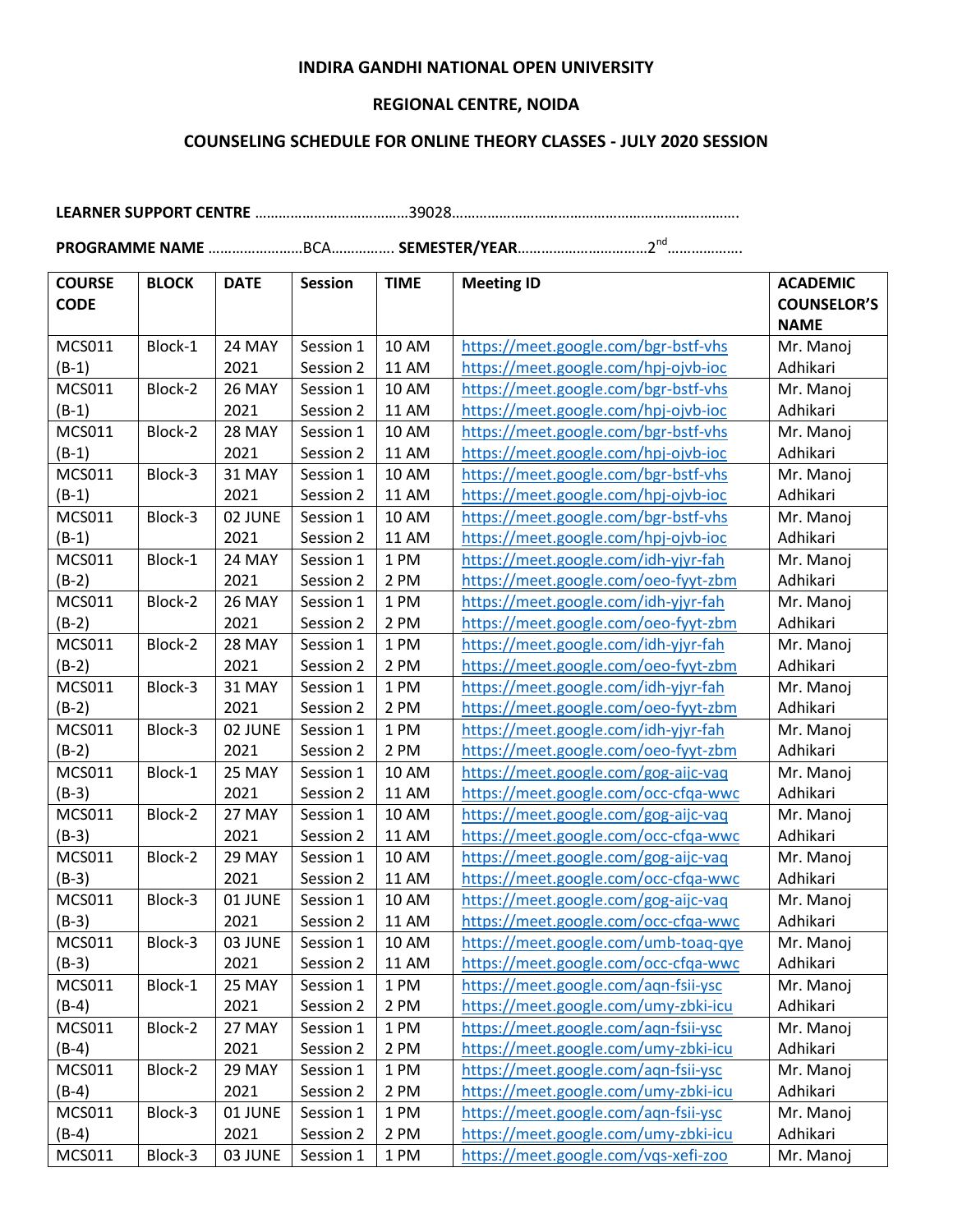| $(B-4)$       |         | 2021    | Session 2 | 2 PM         | https://meet.google.com/umy-zbki-icu | Adhikari    |
|---------------|---------|---------|-----------|--------------|--------------------------------------|-------------|
| <b>MSC012</b> | Block-1 | 10 JUNE | Session 1 | <b>12 PM</b> | https://meet.google.com/dke-tref-cea | Mr. Saurabh |
| $(B-1)$       |         | 2021    | Session 2 | 1 PM         | https://meet.google.com/nxo-kixg-zvc | Vashistha   |
| <b>MSC012</b> | Block-1 | 12 JUNE | Session 1 | <b>12 PM</b> | https://meet.google.com/dke-tref-cea | Mr. Saurabh |
| $(B-1)$       |         | 2021    | Session 2 | 1 PM         | https://meet.google.com/nxo-kixg-zvc | Vashistha   |
| <b>MSC012</b> | Block-2 | 15 JUNE | Session 1 | <b>12 PM</b> | https://meet.google.com/dke-tref-cea | Mr. Saurabh |
| $(B-1)$       |         | 2021    | Session 2 | 1 PM         | https://meet.google.com/nxo-kixg-zvc | Vashistha   |
| <b>MSC012</b> | Block-2 | 17 JUNE | Session 1 | <b>12 PM</b> | https://meet.google.com/dke-tref-cea | Mr. Saurabh |
| $(B-1)$       |         | 2021    | Session 2 | 1 PM         | https://meet.google.com/nxo-kixg-zvc | Vashistha   |
| <b>MSC012</b> | Block-3 | 19 JUNE | Session 1 | <b>12 PM</b> | https://meet.google.com/dke-tref-cea | Mr. Saurabh |
| $(B-1)$       |         | 2021    | Session 2 | 1 PM         | https://meet.google.com/nxo-kixg-zvc | Vashistha   |
| <b>MSC012</b> | Block-3 | 22 JUNE | Session 1 | <b>12 PM</b> | https://meet.google.com/dke-tref-cea | Mr. Saurabh |
| $(B-1)$       |         | 2021    | Session 2 | 1 PM         | https://meet.google.com/nxo-kixg-zvc | Vashistha   |
| <b>MSC012</b> | Block-4 | 24 JUNE | Session 1 | <b>12 PM</b> | https://meet.google.com/dke-tref-cea | Mr. Saurabh |
| $(B-1)$       |         | 2021    | Session 2 | 1 PM         | https://meet.google.com/nxo-kixg-zvc | Vashistha   |
| <b>MSC012</b> | Block-4 | 26 JUNE | Session 1 | <b>12 PM</b> | https://meet.google.com/dke-tref-cea | Mr. Saurabh |
| $(B-1)$       |         | 2021    | Session 2 | 1 PM         | https://meet.google.com/nxo-kixg-zvc | Vashistha   |
| <b>MCS012</b> | Block-1 | 10 JUNE | Session 1 | 3 PM         | https://meet.google.com/qtw-kkyb-gwh | Mr. Saurabh |
| $(B-2)$       |         | 2021    | Session 2 | 4 PM         | https://meet.google.com/cat-pcxc-cjv | Vashistha   |
| <b>MCS012</b> | Block-1 | 12 JUNE | Session 1 | 3 PM         | https://meet.google.com/qtw-kkyb-gwh | Mr. Saurabh |
| $(B-2)$       |         | 2021    | Session 2 | 4 PM         | https://meet.google.com/cat-pcxc-cjv | Vashistha   |
| <b>MCS012</b> | Block-2 | 15 JUNE | Session 1 | 3 PM         | https://meet.google.com/qtw-kkyb-gwh | Mr. Saurabh |
| $(B-2)$       |         | 2021    | Session 2 | 4 PM         | https://meet.google.com/cat-pcxc-cjv | Vashistha   |
| <b>MCS012</b> | Block-2 | 17 JUNE | Session 1 | 3 PM         | https://meet.google.com/qtw-kkyb-gwh | Mr. Saurabh |
| $(B-2)$       |         | 2021    | Session 2 | 4 PM         | https://meet.google.com/cat-pcxc-cjv | Vashistha   |
| <b>MCS012</b> | Block-3 | 19 JUNE | Session 1 | 3 PM         | https://meet.google.com/qtw-kkyb-gwh | Mr. Saurabh |
| $(B-2)$       |         | 2021    | Session 2 | 4 PM         | https://meet.google.com/cat-pcxc-cjv | Vashistha   |
| <b>MCS012</b> | Block-3 | 22 JUNE | Session 1 | 3 PM         | https://meet.google.com/qtw-kkyb-gwh | Mr. Saurabh |
| $(B-2)$       |         | 2021    | Session 2 | 4 PM         | https://meet.google.com/cat-pcxc-cjv | Vashistha   |
| <b>MCS012</b> | Block-4 | 24 JUNE | Session 1 | 3 PM         | https://meet.google.com/qtw-kkyb-gwh | Mr. Saurabh |
| $(B-2)$       |         | 2021    | Session 2 | 4 PM         | https://meet.google.com/cat-pcxc-cjv | Vashistha   |
| <b>MCS012</b> | Block-4 | 26 JUNE | Session 1 | 3 PM         | https://meet.google.com/qtw-kkyb-gwh | Mr. Saurabh |
| $(B-2)$       |         | 2021    | Session 2 | 4 PM         | https://meet.google.com/cat-pcxc-cjv | Vashistha   |
| <b>MCS012</b> | Block-1 | 11 JUNE | Session 1 | <b>12 PM</b> | https://meet.google.com/jwv-rqzu-xvy | Mr. Saurabh |
| $(B-3)$       |         | 2021    | Session 2 | 1 PM         | https://meet.google.com/fpy-axxe-uic | Vashistha   |
| <b>MCS012</b> | Block-1 | 14 JUNE | Session 1 | <b>12 PM</b> | https://meet.google.com/jwv-rqzu-xvy | Mr. Saurabh |
| $(B-3)$       |         | 2021    | Session 2 | 1 PM         | https://meet.google.com/fpy-axxe-uic | Vashistha   |
| <b>MCS012</b> | Block-2 | 16 JUNE | Session 1 | <b>12 PM</b> | https://meet.google.com/jwv-rqzu-xvy | Mr. Saurabh |
| $(B-3)$       |         | 2021    | Session 2 | 1 PM         | https://meet.google.com/fpy-axxe-uic | Vashistha   |
| <b>MCS012</b> | Block-2 | 18 JUNE | Session 1 | <b>12 PM</b> | https://meet.google.com/jwv-rqzu-xvy | Mr. Saurabh |
| $(B-3)$       |         | 2021    | Session 2 | 1 PM         | https://meet.google.com/fpy-axxe-uic | Vashistha   |
| <b>MCS012</b> | Block-3 | 21 JUNE | Session 1 | <b>12 PM</b> | https://meet.google.com/jwv-rqzu-xvy | Mr. Saurabh |
| $(B-3)$       |         | 2021    | Session 2 | 1 PM         | https://meet.google.com/fpy-axxe-uic | Vashistha   |
| <b>MCS012</b> | Block-3 | 23 JUNE | Session 1 | <b>12 PM</b> | https://meet.google.com/jwv-rqzu-xvy | Mr. Saurabh |
| $(B-3)$       |         | 2021    | Session 2 | 1 PM         | https://meet.google.com/fpy-axxe-uic | Vashistha   |
| <b>MCS012</b> | Block-4 | 25 JUNE | Session 1 | <b>12 PM</b> | https://meet.google.com/jwv-rqzu-xvy | Mr. Saurabh |
| $(B-3)$       |         | 2021    | Session 2 | 1 PM         | https://meet.google.com/fpy-axxe-uic | Vashistha   |
| <b>MCS012</b> | Block-4 | 28 JUNE | Session 1 | <b>12 PM</b> | https://meet.google.com/jwv-rqzu-xvy | Mr. Saurabh |
| $(B-3)$       |         | 2021    | Session 2 | 1 PM         | https://meet.google.com/fpy-axxe-uic | Vashistha   |
| <b>MCS012</b> | Block-1 | 11 JUNE | Session 1 | 3 PM         | https://meet.google.com/mhy-ohmt-ztg | Mr. Saurabh |
| $(B-4)$       |         | 2021    | Session 2 | 4 PM         | https://meet.google.com/nir-sdqn-vnp | Vashistha   |
| <b>MCS012</b> | Block-1 | 14 JUNE | Session 1 | 3 PM         | https://meet.google.com/mhy-ohmt-ztg | Mr. Saurabh |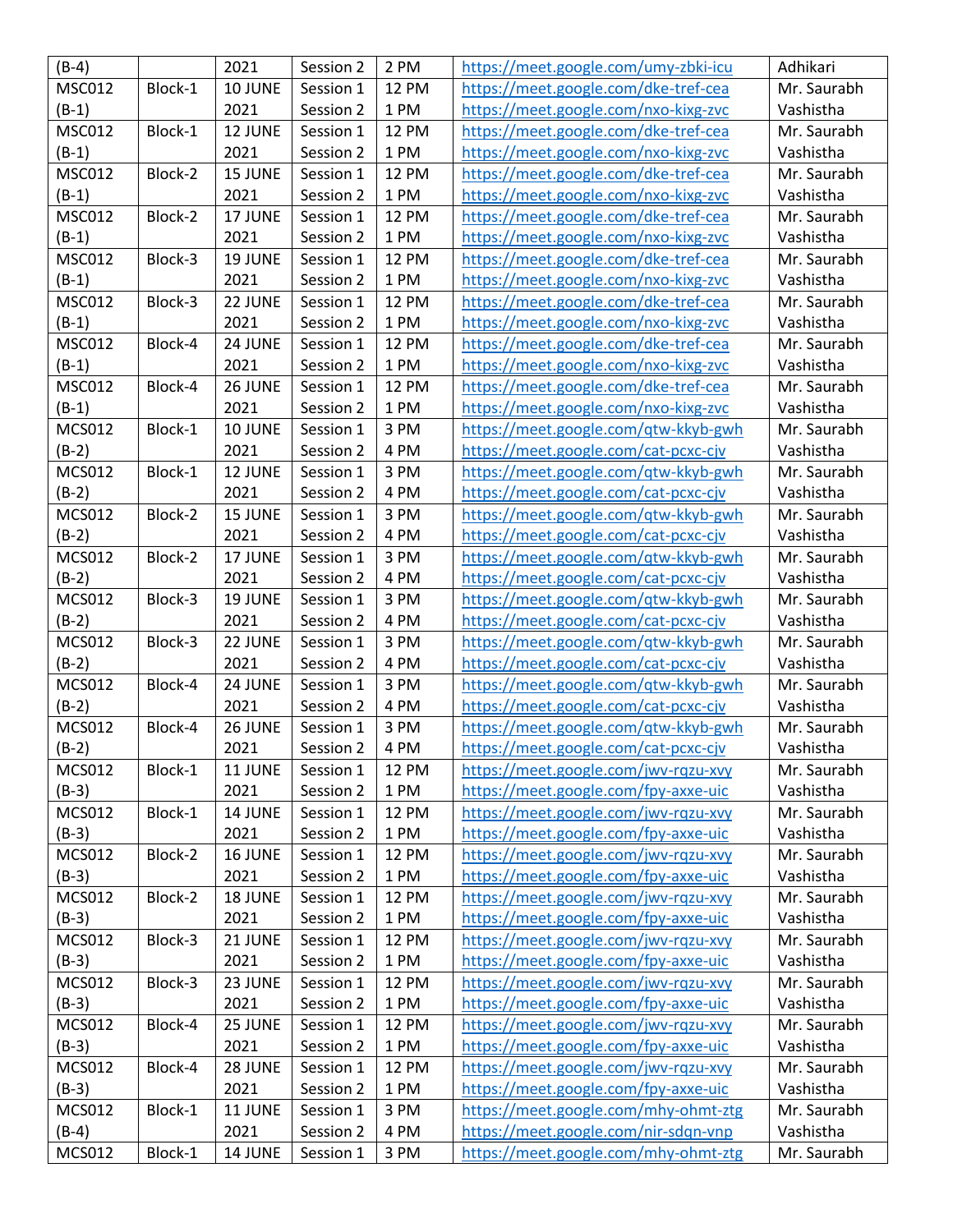| $(B-4)$       |         | 2021    | Session 2 | 4 PM  | https://meet.google.com/nir-sdqn-vnp | Vashistha   |
|---------------|---------|---------|-----------|-------|--------------------------------------|-------------|
| <b>MCS012</b> | Block-2 | 16 JUNE | Session 1 | 3 PM  | https://meet.google.com/mhy-ohmt-ztg | Mr. Saurabh |
| $(B-4)$       |         | 2021    | Session 2 | 4 PM  | https://meet.google.com/nir-sdqn-vnp | Vashistha   |
| <b>MCS012</b> | Block-2 | 18 JUNE | Session 1 | 3 PM  | https://meet.google.com/mhy-ohmt-ztg | Mr. Saurabh |
| $(B-4)$       |         | 2021    | Session 2 | 4 PM  | https://meet.google.com/nir-sdqn-vnp | Vashistha   |
| <b>MCS012</b> | Block-3 | 21 JUNE | Session 1 | 3 PM  | https://meet.google.com/mhy-ohmt-ztg | Mr. Saurabh |
| $(B-4)$       |         | 2021    | Session 2 | 4 PM  | https://meet.google.com/nir-sdqn-vnp | Vashistha   |
| <b>MCS012</b> | Block-3 | 23 JUNE | Session 1 | 3 PM  | https://meet.google.com/mhy-ohmt-ztg | Mr. Saurabh |
| $(B-4)$       |         | 2021    | Session 2 | 4 PM  | https://meet.google.com/nir-sdqn-vnp | Vashistha   |
| <b>MCS012</b> | Block-4 | 25 JUNE | Session 1 | 3 PM  | https://meet.google.com/mhy-ohmt-ztg | Mr. Saurabh |
| $(B-4)$       |         | 2021    | Session 2 | 4 PM  | https://meet.google.com/nir-sdqn-vnp | Vashistha   |
| <b>MCS012</b> | Block-4 | 28 JUNE | Session 1 | 3 PM  | https://meet.google.com/mhy-ohmt-ztg | Mr. Saurabh |
| $(B-4)$       |         | 2021    | Session 2 | 4 PM  | https://meet.google.com/nir-sdqn-vnp | Vashistha   |
| <b>MCS013</b> | Block-1 | 29 MAY  | Session 1 | 4 PM  | https://meet.google.com/tsd-pese-wsb | Mr. Sushil  |
| $(B-1)$       |         | 2021    |           |       |                                      | Singh       |
| <b>MCS013</b> | Block-1 | 02 JUNE | Session 1 | 4 PM  | https://meet.google.com/tvy-gsmj-hkn | Mr. Sushil  |
| $(B-1)$       |         | 2021    |           |       |                                      | Singh       |
| <b>MCS013</b> | Block-1 | 12 JUNE | Session 1 | 4 PM  | https://meet.google.com/tsd-pese-wsb | Mr. Sushil  |
| $(B-1)$       |         | 2021    |           |       |                                      | Singh       |
| <b>MCS013</b> | Block-2 | 16 JUNE | Session 1 | 4 PM  | https://meet.google.com/tvy-gsmj-hkn | Mr. Sushil  |
| $(B-1)$       |         | 2021    |           |       |                                      | Singh       |
| <b>MCS013</b> | Block-2 | 26 JUNE | Session 1 | 4 PM  | https://meet.google.com/tsd-pese-wsb | Mr. Sushil  |
| $(B-1)$       |         | 2021    |           |       |                                      | Singh       |
| <b>MCS013</b> | Block-2 | 10 JULY | Session 1 | 4 PM  | https://meet.google.com/tsd-pese-wsb | Mr. Sushil  |
| $(B-1)$       |         | 2021    |           |       |                                      | Singh       |
| <b>MCS013</b> | Block-1 | 29 MAY  | Session 1 | 5 PM  | https://meet.google.com/tmd-snhu-szk | Mr. Sushil  |
| $(B-2)$       |         | 2021    |           |       |                                      | Singh       |
| <b>MCS013</b> | Block-1 | 02 JUNE | Session 1 | 5 PM  | https://meet.google.com/avi-vvey-tpg | Mr. Sushil  |
| $(B-2)$       |         | 2021    |           |       |                                      | Singh       |
| <b>MCS013</b> | Block-1 | 12 JUNE | Session 1 | 5 PM  | https://meet.google.com/tmd-snhu-szk | Mr. Sushil  |
| $(B-2)$       |         | 2021    |           |       |                                      | Singh       |
| MCS013        | Block-2 | 16 JUNE | Session 1 | 5 PM  | https://meet.google.com/avi-vvey-tpg | Mr. Sushil  |
| $(B-2)$       |         | 2021    |           |       |                                      | Singh       |
| MCS013        | Block-2 | 26 JUNE | Session 1 | 5 PM  | https://meet.google.com/tmd-snhu-szk | Mr. Sushil  |
| $(B-2)$       |         | 2021    |           |       |                                      | Singh       |
| <b>MCS013</b> | Block-2 | 10 JULY | Session 1 | 5 PM  | https://meet.google.com/tmd-snhu-szk | Mr. Sushil  |
| $(B-2)$       |         | 2021    |           |       |                                      | Singh       |
| MCS013        | Block-1 | 29 MAY  | Session 1 | 10 AM | https://meet.google.com/tsd-pese-wsb | Mr. Sushil  |
| $(B-3)$       |         | 2021    |           |       |                                      | Singh       |
| <b>MCS013</b> | Block-1 | 02 JUNE | Session 1 | 10 AM | https://meet.google.com/tvy-gsmj-hkn | Mr. Sushil  |
| $(B-3)$       |         | 2021    |           |       |                                      | Singh       |
| <b>MCS013</b> | Block-1 | 12 JUNE | Session 1 | 10 AM | https://meet.google.com/tsd-pese-wsb | Mr. Sushil  |
| $(B-3)$       |         | 2021    |           |       |                                      | Singh       |
| <b>MCS013</b> | Block-2 | 16 JUNE | Session 1 | 10 AM | https://meet.google.com/tvy-gsmj-hkn | Mr. Sushil  |
| $(B-3)$       |         | 2021    |           |       |                                      | Singh       |
| <b>MCS013</b> | Block-2 | 26 JUNE | Session 1 | 10 AM | https://meet.google.com/tsd-pese-wsb | Mr. Sushil  |
| $(B-3)$       |         | 2021    |           |       |                                      | Singh       |
| <b>MCS013</b> | Block-2 | 10 JULY | Session 1 | 10 AM | https://meet.google.com/tsd-pese-wsb | Mr. Sushil  |
| $(B-3)$       |         | 2021    |           |       |                                      | Singh       |
| <b>MCS013</b> | Block-1 | 29 MAY  | Session 1 | 11 AM | https://meet.google.com/tmd-snhu-szk | Mr. Sushil  |
| $(B-4)$       |         | 2021    |           |       |                                      | Singh       |
| <b>MCS013</b> | Block-1 | 02 JUNE | Session 1 | 11 AM | https://meet.google.com/avi-vvey-tpg | Mr. Sushil  |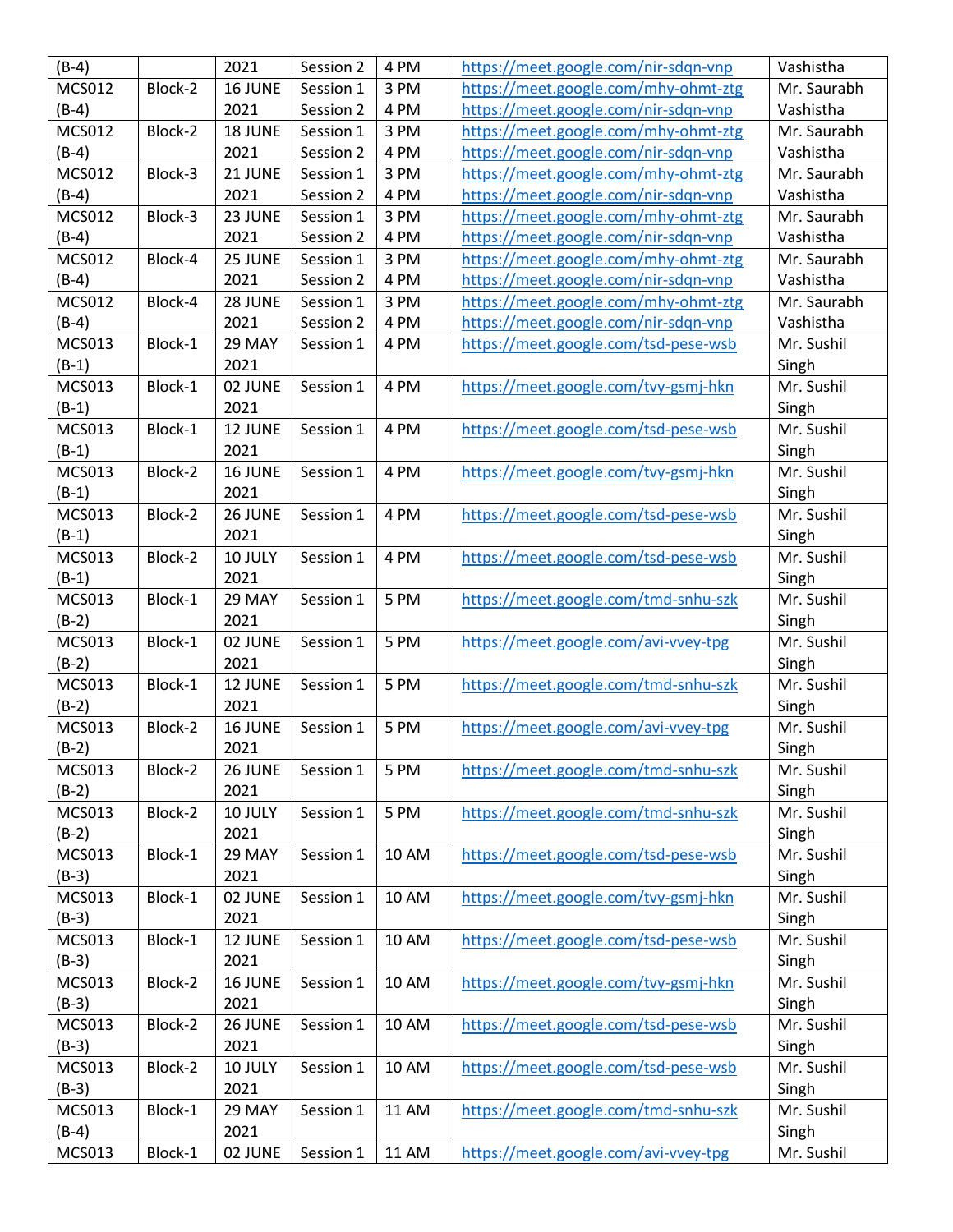| $(B-4)$          |         | 2021    |           |              |                                      | Singh      |
|------------------|---------|---------|-----------|--------------|--------------------------------------|------------|
| <b>MCS013</b>    | Block-1 | 12 JUNE | Session 1 | <b>11 AM</b> | https://meet.google.com/tmd-snhu-szk | Mr. Sushil |
| $(B-4)$          |         | 2021    |           |              |                                      | Singh      |
| <b>MCS013</b>    | Block-2 | 16 JUNE | Session 1 | <b>11 AM</b> | https://meet.google.com/avi-vvey-tpg | Mr. Sushil |
| $(B-4)$          |         | 2021    |           |              |                                      | Singh      |
| <b>MCS013</b>    | Block-2 | 26 JUNE | Session 1 | <b>11 AM</b> | https://meet.google.com/tmd-snhu-szk | Mr. Sushil |
| $(B-4)$          |         | 2021    |           |              |                                      | Singh      |
| MCS013           | Block-2 | 10 JULY | Session 1 | <b>11 AM</b> | https://meet.google.com/tmd-snhu-szk | Mr. Sushil |
| $(B-4)$          |         | 2021    |           |              |                                      | Singh      |
| <b>ECO02 (B-</b> | Block-1 | 10 JUNE | Session 1 | <b>12 PM</b> | https://meet.google.com/igw-zwqv-idw | Mr. Vijay  |
| 1)               |         | 2021    | Session 2 | 1 PM         | https://meet.google.com/jwg-vehh-prr | Kumar      |
| <b>ECO02 (B-</b> | Block-2 | 12 JUNE | Session 1 | <b>12 PM</b> | https://meet.google.com/igw-zwqv-idw | Mr. Vijay  |
| 1)               |         | 2021    | Session 2 | 1 PM         | https://meet.google.com/jwg-vehh-prr | Kumar      |
| <b>ECO02 (B-</b> | Block-3 | 15 JUNE | Session 1 | <b>12 PM</b> | https://meet.google.com/igw-zwqv-idw | Mr. Vijay  |
| 1)               |         | 2021    | Session 2 | 1 PM         | https://meet.google.com/jwg-vehh-prr | Kumar      |
| <b>ECO02 (B-</b> | Block-4 | 17 JUNE | Session 1 | <b>12 PM</b> | https://meet.google.com/igw-zwqv-idw | Mr. Vijay  |
| 1)               |         | 2021    | Session 2 | 1 PM         | https://meet.google.com/jwg-vehh-prr | Kumar      |
| <b>ECO02 (B-</b> | Block-5 | 19 JUNE | Session 1 | <b>12 PM</b> | https://meet.google.com/igw-zwqv-idw | Mr. Vijay  |
| 1)               |         | 2021    | Session 2 | 1 PM         | https://meet.google.com/jwg-vehh-prr | Kumar      |
| <b>ECO02 (B-</b> | Block-1 | 11 JUNE | Session 1 | <b>12 PM</b> | https://meet.google.com/ptd-sxoi-cov | Mr. Vijay  |
| 2)               |         | 2021    | Session 2 | 1 PM         | https://meet.google.com/mhm-vcms-pnb | Kumar      |
| <b>ECO02 (B-</b> | Block-2 | 14 JUNE | Session 1 | <b>12 PM</b> | https://meet.google.com/ptd-sxoi-cov | Mr. Vijay  |
| 2)               |         | 2021    | Session 2 | 1 PM         | https://meet.google.com/mhm-vcms-pnb | Kumar      |
| <b>ECO02 (B-</b> | Block-3 | 16 JUNE | Session 1 | <b>12 PM</b> | https://meet.google.com/ptd-sxoi-cov | Mr. Vijay  |
| 2)               |         | 2021    | Session 2 | 1 PM         | https://meet.google.com/mhm-vcms-pnb | Kumar      |
| <b>ECO02 (B-</b> | Block-4 | 18 JUNE | Session 1 | <b>12 PM</b> | https://meet.google.com/ptd-sxoi-cov | Mr. Vijay  |
| 2)               |         | 2021    | Session 2 | 1 PM         | https://meet.google.com/mhm-vcms-pnb | Kumar      |
| <b>ECO02 (B-</b> | Block-5 | 21 JUNE | Session 1 | <b>12 PM</b> | https://meet.google.com/ptd-sxoi-cov | Mr. Vijay  |
| 2)               |         | 2021    | Session 2 | 1 PM         | https://meet.google.com/mhm-vcms-pnb | Kumar      |
| <b>ECO02 (B-</b> | Block-1 | 10 JUNE | Session 1 | <b>12 PM</b> | https://meet.google.com/igw-zwqv-idw | Mr. Vijay  |
| 3)               |         | 2021    | Session 2 | 1 PM         | https://meet.google.com/jwg-vehh-prr | Kumar      |
| <b>ECO02 (B-</b> | Block-2 | 12 JUNE | Session 1 | <b>12 PM</b> | https://meet.google.com/igw-zwqv-idw | Mr. Vijay  |
| 3)               |         | 2021    | Session 2 | 1 PM         | https://meet.google.com/jwg-vehh-prr | Kumar      |
| <b>ECO02 (B-</b> | Block-3 | 15 JUNE | Session 1 | <b>12 PM</b> | https://meet.google.com/igw-zwqv-idw | Mr. Vijay  |
| 3)               |         | 2021    | Session 2 | 1 PM         | https://meet.google.com/jwg-vehh-prr | Kumar      |
| <b>ECO02 (B-</b> | Block-4 | 17 JUNE | Session 1 | <b>12 PM</b> | https://meet.google.com/igw-zwqv-idw | Mr. Vijay  |
| 3)               |         | 2021    | Session 2 | 1 PM         | https://meet.google.com/jwg-vehh-prr | Kumar      |
| <b>ECO02 (B-</b> | Block-5 | 19 JUNE | Session 1 | <b>12 PM</b> | https://meet.google.com/igw-zwqv-idw | Mr. Vijay  |
| 3)               |         | 2021    | Session 2 | 1 PM         | https://meet.google.com/jwg-vehh-prr | Kumar      |
| <b>ECO02 (B-</b> | Block-1 | 11 JUNE | Session 1 | <b>12 PM</b> | https://meet.google.com/ptd-sxoi-cov | Mr. Vijay  |
| 4)               |         | 2021    | Session 2 | 1 PM         | https://meet.google.com/mhm-vcms-pnb | Kumar      |
| <b>ECO02 (B-</b> | Block-2 | 14 JUNE | Session 1 | <b>12 PM</b> | https://meet.google.com/ptd-sxoi-cov | Mr. Vijay  |
| 4)               |         | 2021    | Session 2 | 1 PM         | https://meet.google.com/mhm-vcms-pnb | Kumar      |
| <b>ECO02 (B-</b> | Block-3 | 16 JUNE | Session 1 | <b>12 PM</b> | https://meet.google.com/ptd-sxoi-cov | Mr. Vijay  |
| 4)               |         | 2021    | Session 2 | 1 PM         | https://meet.google.com/mhm-vcms-pnb | Kumar      |
| <b>ECO02 (B-</b> | Block-4 | 18 JUNE | Session 1 | <b>12 PM</b> | https://meet.google.com/ptd-sxoi-cov | Mr. Vijay  |
| 4)               |         | 2021    | Session 2 | 1 PM         | https://meet.google.com/mhm-vcms-pnb | Kumar      |
| <b>ECO02 (B-</b> | Block-5 | 21 JUNE | Session 1 | <b>12 PM</b> | https://meet.google.com/ptd-sxoi-cov | Mr. Vijay  |
| 4)               |         | 2021    | Session 2 | 1 PM         | https://meet.google.com/mhm-vcms-pnb | Kumar      |
| <b>MCS015</b>    | Block-1 | 10 JUNE | Session 1 | 3 PM         | https://meet.google.com/unq-ygck-uqs | Mr. Mohd.  |
| $(B-1)$          |         | 2021    |           |              |                                      | Nazzar     |
| <b>MCS015</b>    | Block-2 | 12 JUNE | Session 1 | 3 PM         | https://meet.google.com/unq-ygck-uqs | Mr. Mohd.  |